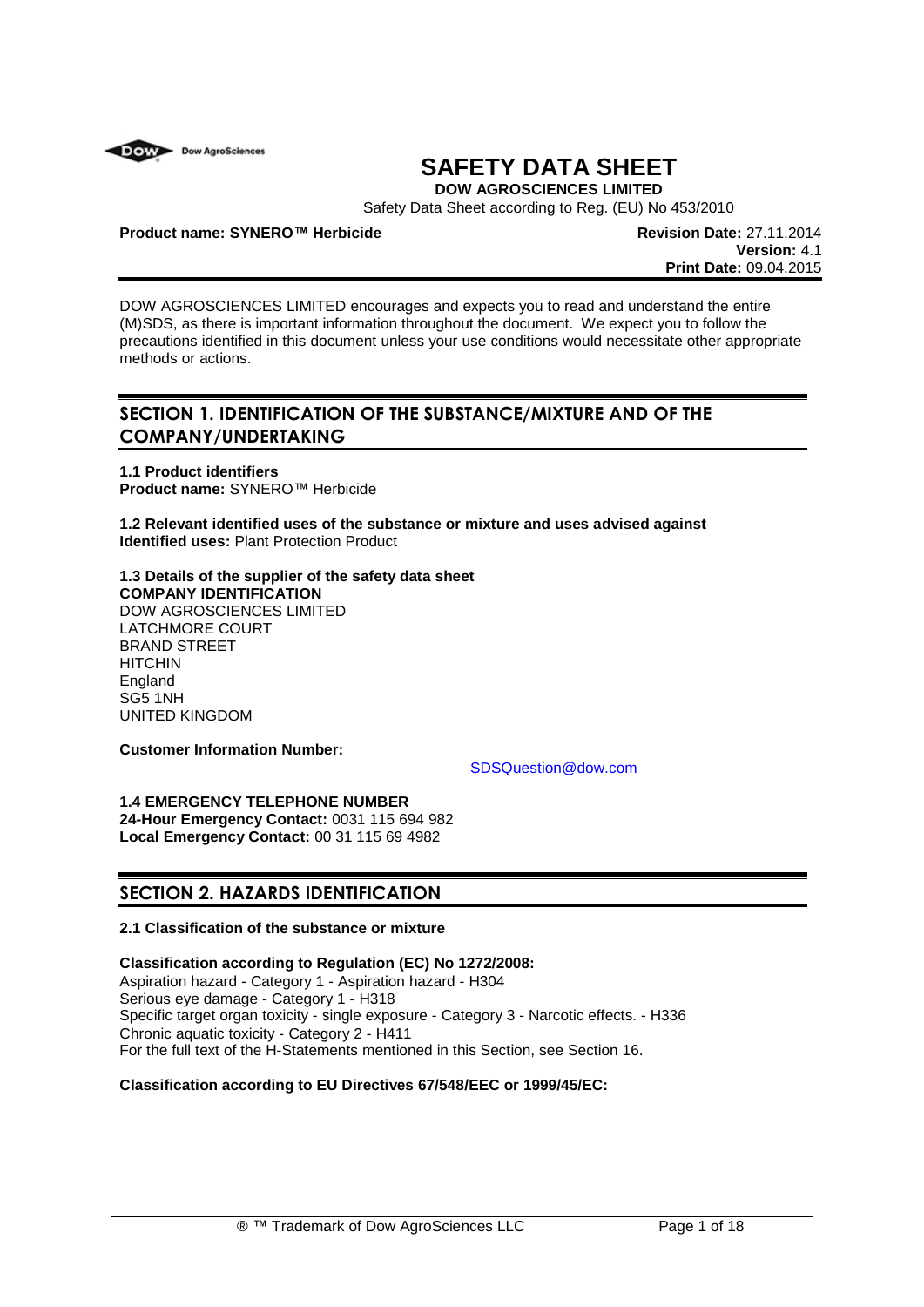#### **Product name: SYNERO™ Herbicide**

Irritant - R38 Irritant - R41 R67 Dangerous for the environment - R51/53 For the full text of the R-phrases mentioned in this Section, see Section 16.

### **2.2 Label elements**

#### **Labelling according to Regulation (EC) No 1272/2008:**

#### **Hazard pictograms**



#### **Signal word: DANGER**

#### **Hazard statements**

|                                 | For the full text of the R-phrases mentioned in this Section, see Section 16.                                                                                                                    |  |  |
|---------------------------------|--------------------------------------------------------------------------------------------------------------------------------------------------------------------------------------------------|--|--|
| 2.2 Label elements              |                                                                                                                                                                                                  |  |  |
|                                 | Labelling according to Regulation (EC) No 1272/2008:                                                                                                                                             |  |  |
| <b>Hazard pictograms</b>        |                                                                                                                                                                                                  |  |  |
|                                 |                                                                                                                                                                                                  |  |  |
| <b>Signal word: DANGER</b>      |                                                                                                                                                                                                  |  |  |
| <b>Hazard statements</b>        |                                                                                                                                                                                                  |  |  |
| H304                            | May be fatal if swallowed and enters airways.                                                                                                                                                    |  |  |
| H315                            | Causes skin irritation.                                                                                                                                                                          |  |  |
| H318<br>H336                    | Causes serious eye damage.                                                                                                                                                                       |  |  |
| H411                            | May cause drowsiness or dizziness.<br>Toxic to aquatic life with long lasting effects.                                                                                                           |  |  |
|                                 | <b>Supplemental Hazard Statements</b>                                                                                                                                                            |  |  |
| <b>EUH401</b>                   | To avoid risks to human health and the environment, comply with the instructions for<br>use.                                                                                                     |  |  |
| <b>Precautionary statements</b> |                                                                                                                                                                                                  |  |  |
| P261                            | Avoid breathing vapours.                                                                                                                                                                         |  |  |
| P280<br>P301 + P310             | Wear protective gloves/ protective clothing/ eye protection/ face protection.<br>IF SWALLOWED: Immediately call a POISON CENTER or doctor/ physician.                                            |  |  |
| P305 + P351                     | IF IN EYES: Rinse cautiously with water for several minutes. Remove contact lenses,                                                                                                              |  |  |
| + P338                          | if present and easy to do. Continue rinsing.                                                                                                                                                     |  |  |
| P404                            | Store in a closed container.                                                                                                                                                                     |  |  |
| P501                            | Dispose of contents/container to a licensed waste disposal contractor or collection site<br>except for empty clean triple rinsed containers which can be disposed of as non-<br>hazardous waste. |  |  |

#### **Precautionary statements**

| <u>, , couutional y statements</u> |                                                                                                                                                                                                  |
|------------------------------------|--------------------------------------------------------------------------------------------------------------------------------------------------------------------------------------------------|
| P <sub>261</sub>                   | Avoid breathing vapours.                                                                                                                                                                         |
| P <sub>280</sub>                   | Wear protective gloves/ protective clothing/ eye protection/ face protection.                                                                                                                    |
| $P301 + P310$                      | IF SWALLOWED: Immediately call a POISON CENTER or doctor/ physician.                                                                                                                             |
| $P305 + P351$                      | IF IN EYES: Rinse cautiously with water for several minutes. Remove contact lenses,                                                                                                              |
| $+ P338$                           | if present and easy to do. Continue rinsing.                                                                                                                                                     |
| P404                               | Store in a closed container.                                                                                                                                                                     |
| P <sub>501</sub>                   | Dispose of contents/container to a licensed waste disposal contractor or collection site<br>except for empty clean triple rinsed containers which can be disposed of as non-<br>hazardous waste. |
| <b>Supplemental information</b>    |                                                                                                                                                                                                  |

**Supplement**<br>Contains 1,2-benzisothiazol-3(2H)-one

benzisothiazol-3(2H)-one May produce an allergic reaction.

#### **2.3 Other hazards**

no data available

### **SECTION 3. COMPOSITION/INFOR COMPOSITION/INFORMATION ON INGREDIENTS**

**3.2 Mixture**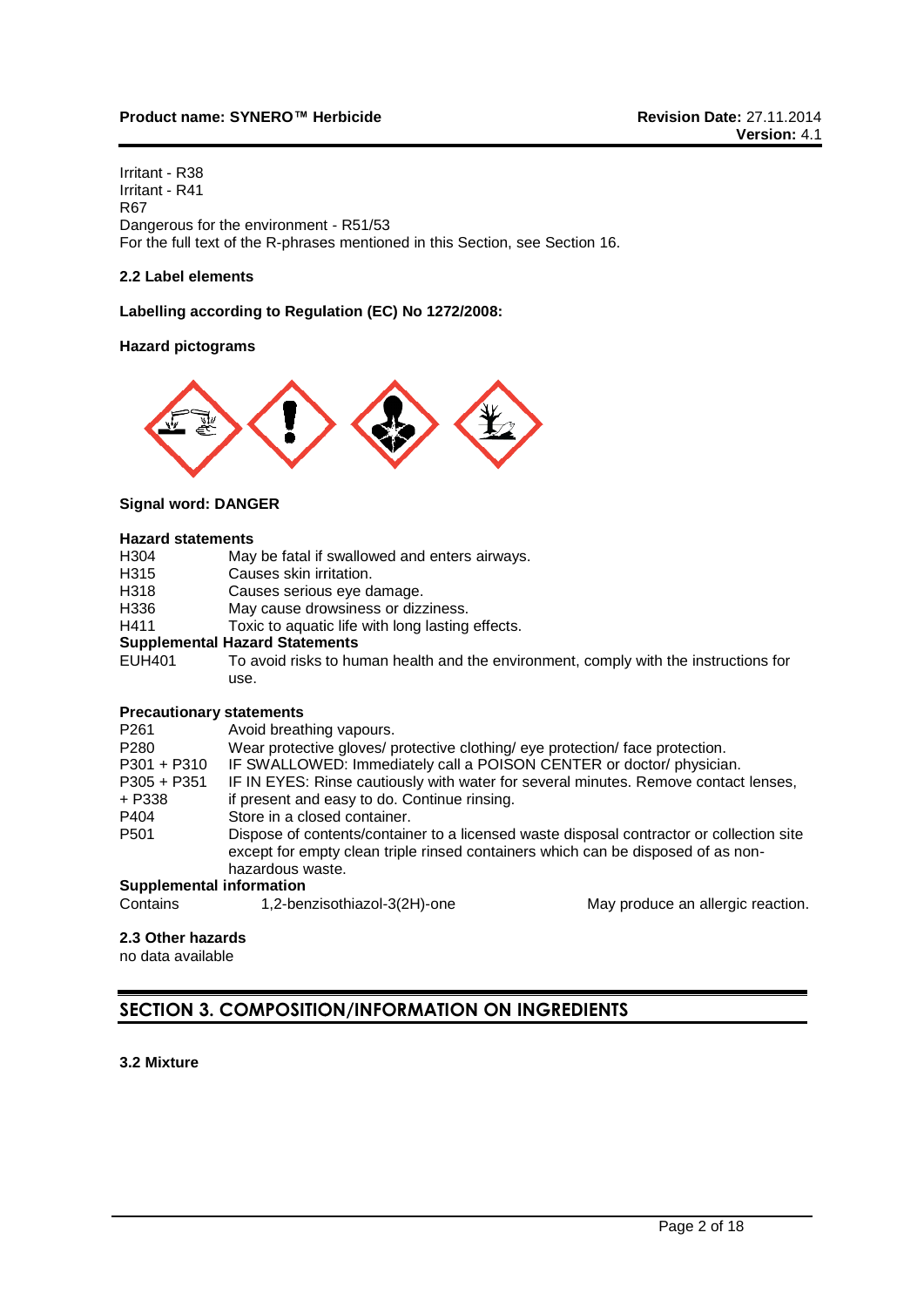| This product is a mixture.                                                     |                                                      |                      |                                                                                             |                                                                          |
|--------------------------------------------------------------------------------|------------------------------------------------------|----------------------|---------------------------------------------------------------------------------------------|--------------------------------------------------------------------------|
| <b>CASRN/</b><br>$EC-No. /$<br>Index-No.                                       | <b>REACH</b><br><b>Registration</b><br><b>Number</b> | <b>Concentration</b> | <b>Component</b>                                                                            | <b>Classification:</b><br><b>REGULATION (EC) No</b><br>1272/2008         |
|                                                                                |                                                      |                      |                                                                                             |                                                                          |
| <b>CASRN</b><br>81406-37-3<br>EC-No.<br>279-752-9<br>Index-No.<br>607-272-00-5 |                                                      | 14.2%                | fluroxypyr-meptyl<br>(ISO)                                                                  | Aquatic Acute - 1 - H400<br>Aquatic Chronic - 1 - H410                   |
| <b>CASRN</b><br>566191-87-5<br>EC-No.<br>Not available<br>Index-No.            |                                                      | 3.5%                 | Aminopyralid<br>Potassium                                                                   | Not classified                                                           |
| <b>CASRN</b><br>Not Available<br>EC-No.<br>918-811-1<br>Index-No.              | 01-2119463583-34                                     | $>$ 30.0 - < 40.0 %  | Hydrocarbons, C10,<br>aromatics, <1%<br>naphthalene                                         | STOT SE - 3 - H336<br>Asp. Tox. - 1 - H304<br>Aquatic Chronic - 2 - H411 |
| <b>CASRN</b><br>34590-94-8<br>EC-No.<br>252-104-2<br>Index-No.                 | 01-2119450011-60                                     | $>$ 20.0 - < 30.0 %  | Dipropylene glycol<br>monomethyl ether                                                      | Not classified                                                           |
| <b>CASRN</b><br>32612-48-9<br>EC-No.<br>608-760-0<br>Index-No.                 |                                                      | < 5.0 %              | Poly(oxy-1,2-<br>ethanediyl), .alpha.-<br>sulfo-.omega.-<br>(dodecyloxy)-,<br>ammonium salt | Skin Irrit. - 2 - H315<br>Eye Irrit. - 2 - H319                          |
| <b>CASRN</b><br>107-41-5<br>EC-No.<br>203-489-0<br>Index-No.<br>603-053-00-3   | 01-2119539582-35                                     | < 5.0 %              | 2-methylpentane-<br>$2,4$ -diol                                                             | Skin Irrit. - 2 - H315<br>Eye Irrit. - 2 - H319                          |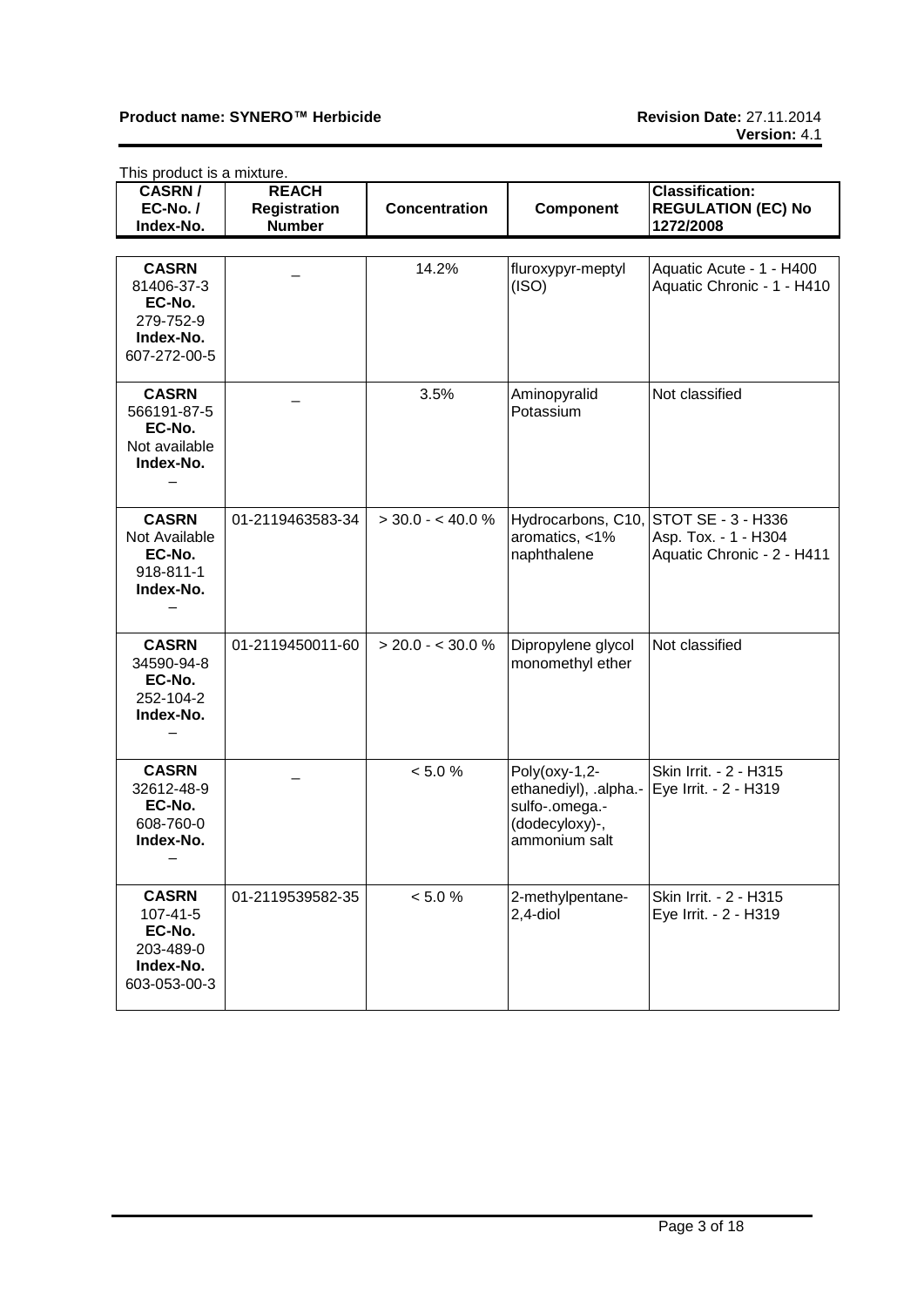| <b>CASRN</b>  | $< 1.0 \%$ | Naphthalene | Acute Tox. - 4 - H302      |
|---------------|------------|-------------|----------------------------|
| $91 - 20 - 3$ |            |             | Carc. - 2 - H351           |
| EC-No.        |            |             | Aquatic Acute - 1 - H400   |
| 202-049-5     |            |             | Aquatic Chronic - 1 - H410 |
| Index-No.     |            |             |                            |
| 601-052-00-2  |            |             |                            |
|               |            |             |                            |

For the full text of the H-Statements mentioned in this Section, see Section 16.

| CASRN / EC-No. / Index-No. Concentration                                           |                     | <b>Component</b>                                                                            | <b>Classification:</b><br>67/548/EEC        |
|------------------------------------------------------------------------------------|---------------------|---------------------------------------------------------------------------------------------|---------------------------------------------|
|                                                                                    |                     |                                                                                             |                                             |
| <b>CASRN</b><br>81406-37-3<br>EC-No.<br>279-752-9<br>Index-No.<br>607-272-00-5     | 14.2%               | fluroxypyr-meptyl<br>(ISO)                                                                  | N - R50 - R53                               |
| <b>CASRN</b><br>566191-87-5<br>EC-No.<br>Not available<br>Index-No.                | 3.5%                | Aminopyralid<br>Potassium                                                                   | Not classified                              |
| <b>CASRN</b><br>Not Available<br>EC-No.<br>918-811-1<br>Index-No.                  | $>$ 30.0 - < 40.0 % | Hydrocarbons, C10,<br>aromatics, <1%<br>naphthalene                                         | Xn - R65<br>N - R51/53<br>R66<br><b>R67</b> |
| <b>CASRN</b><br>34590-94-8<br>EC-No.<br>252-104-2<br>Index-No.                     | $>$ 20.0 - < 30.0 % | Dipropylene glycol<br>monomethyl ether                                                      | Not classified                              |
| <b>CASRN</b><br>32612-48-9<br>EC-No.<br>608-760-0<br>Index-No.                     | < 5.0 %             | Poly(oxy-1,2-<br>ethanediyl), .alpha.-<br>sulfo-.omega.-<br>(dodecyloxy)-,<br>ammonium salt | Xi - R36/38                                 |
| <b>CASRN</b><br>$107 - 41 - 5$<br>EC-No.<br>203-489-0<br>Index-No.<br>603-053-00-3 | < 5.0 %             | 2-methylpentane-2,4-<br>diol                                                                | Xi - R36/38                                 |
| <b>CASRN</b><br>$91 - 20 - 3$                                                      | < 1.0 %             | Naphthalene                                                                                 | Carc.Cat.3 - R40<br>Xn - R22                |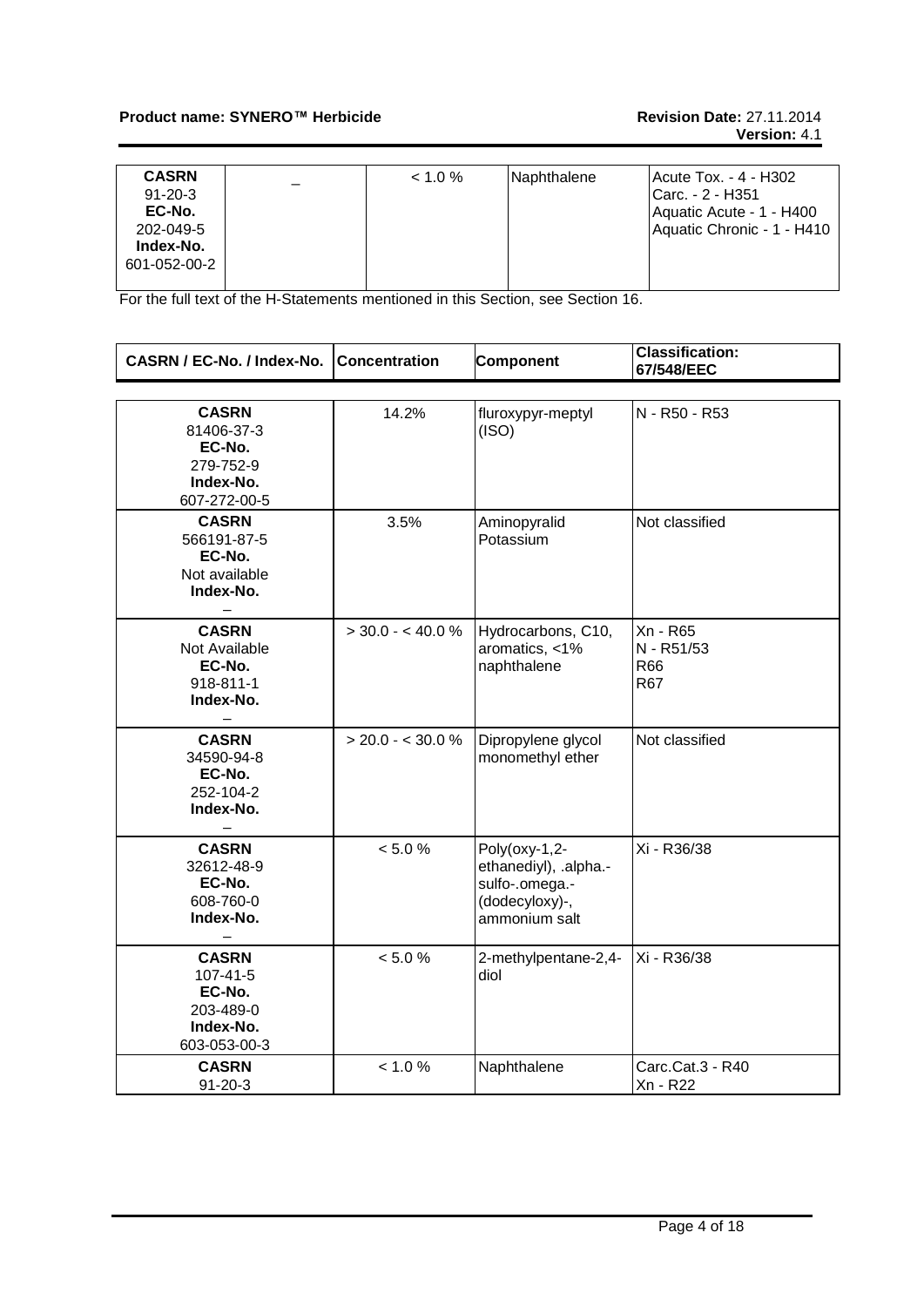| EC-No.       |  | IN - R50 - R53 |
|--------------|--|----------------|
| 202-049-5    |  |                |
| Index-No.    |  |                |
| 601-052-00-2 |  |                |

For the full text of the R-phrases mentioned in this Section, see Section 16.

### **SECTION 4. FIRST AID MEASURES**

#### **4.1 Description of first aid measures**

**General advice:** First Aid responders should pay attention to self-protection and use the recommended protective clothing (chemical resistant gloves, splash protection). If potential for exposure exists refer to Section 8 for specific personal protective equipment.

**Inhalation:** Move person to fresh air. If person is not breathing, call an emergency responder or ambulance, then give artificial respiration; if by mouth to mouth use rescuer protection (pocket mask etc). Call a poison control center or doctor for treatment advice.

**Skin contact:** Take off contaminated clothing. Rinse skin immediately with plenty of water for 15-20 minutes. Call a poison control center or doctor for treatment advice. Suitable emergency safety shower facility should be available in work area.

**Eye contact:** Wash immediately and continuously with flowing water for at least 30 minutes. Remove contact lenses after the first 5 minutes and continue washing. Obtain prompt medical consultation, preferably from an ophthalmologist. Suitable emergency eye wash facility should be immediately available.

**Ingestion:** Immediately call a poison control center or doctor. Do not induce vomiting unless told to do so by a poison control center or doctor. Do not give any liquid to the person. Do not give anything by mouth to an unconscious person.

**4.2 Most important symptoms and effects, both acute and delayed:** Aside from the information found under Description of first aid measures (above) and Indication of immediate medical attention and special treatment needed (below), any additional important symptoms and effects are described in Section 11: Toxicology Information.

#### **4.3 Indication of any immediate medical attention and special treatment needed**

**Notes to physician:** Chemical eye burns may require extended irrigation. Obtain prompt consultation, preferably from an ophthalmologist. If lavage is performed, suggest endotracheal and/or esophageal control. Danger from lung aspiration must be weighed against toxicity when considering emptying the stomach. The decision of whether to induce vomiting or not should be made by a physician. No specific antidote. Treatment of exposure should be directed at the control of symptoms and the clinical condition of the patient. Excessive exposure may aggravate preexisting liver and kidney disease.

### **SECTION 5. FIREFIGHTING MEASURES**

#### **5.1 Extinguishing media**

**Suitable extinguishing media:** Water fog or fine spray. Dry chemical fire extinguishers. Carbon dioxide fire extinguishers. Foam. Alcohol resistant foams (ATC type) are preferred. General purpose synthetic foams (including AFFF) or protein foams may function, but will be less effective. Water fog, applied gently may be used as a blanket for fire extinguishment.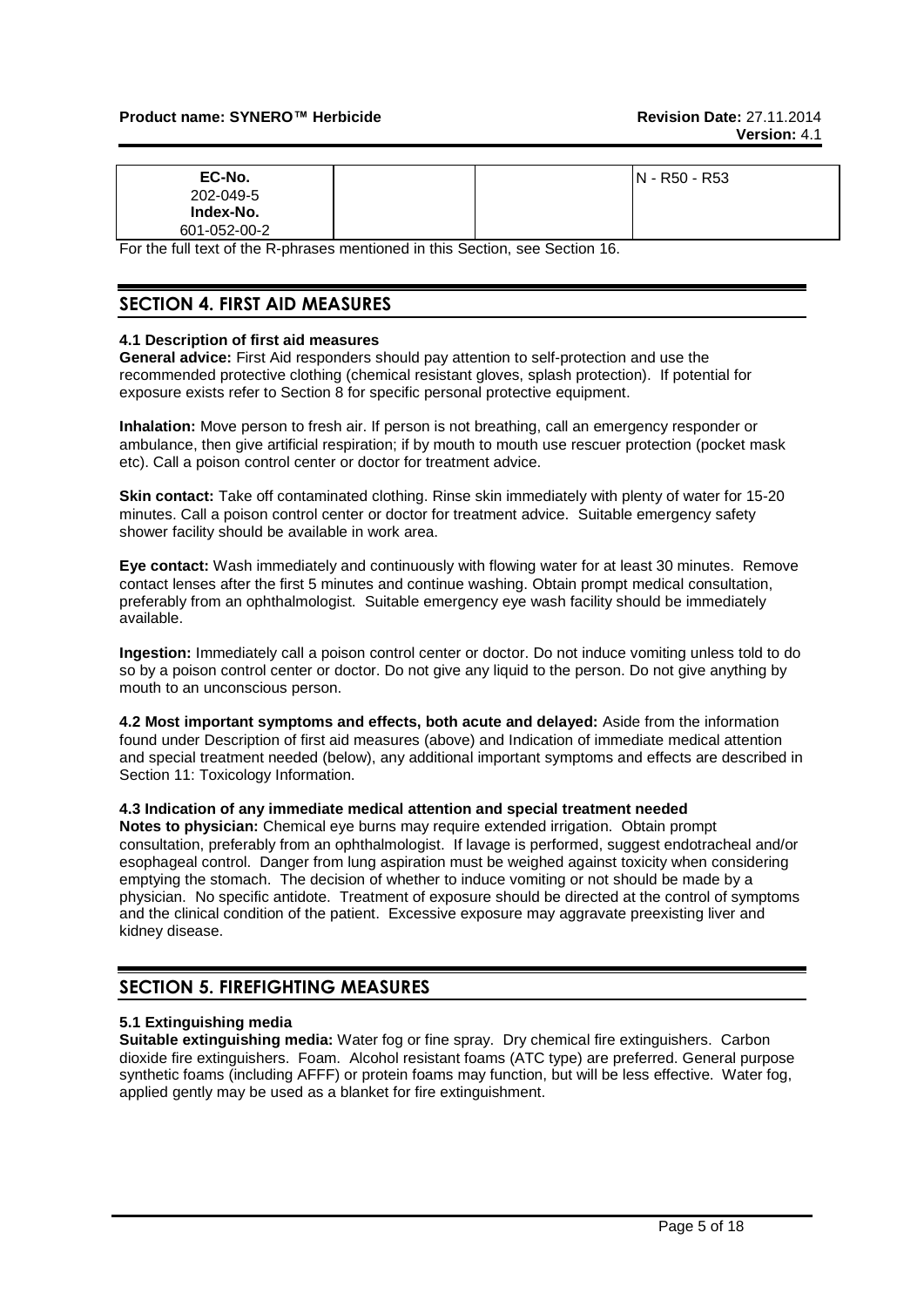**Unsuitable extinguishing media:** Do not use direct water stream. May spread fire.

#### **5.2 Special hazards arising from the substance or mixture**

**Hazardous combustion products:** During a fire, smoke may contain the original material in addition to combustion products of varying composition which may be toxic and/or irritating.

**Unusual Fire and Explosion Hazards:** Violent steam generation or eruption may occur upon application of direct water stream to hot liquids. Dense smoke is produced when product burns.

#### **5.3 Advice for firefighters**

**Fire Fighting Procedures:** Keep people away. Isolate fire and deny unnecessary entry. Consider feasibility of a controlled burn to minimize environment damage. Foam fire extinguishing system is preferred because uncontrolled water can spread possible contamination. Burning liquids may be extinguished by dilution with water. Do not use direct water stream. May spread fire. Burning liquids may be moved by flushing with water to protect personnel and minimize property damage. Water fog, applied gently may be used as a blanket for fire extinguishment. Contain fire water run-off if possible. Fire water run-off, if not contained, may cause environmental damage. Review the "Accidental Release Measures" and the "Ecological Information" sections of this (M)SDS.

**Special protective equipment for firefighters:** Wear positive-pressure self-contained breathing apparatus (SCBA) and protective fire fighting clothing (includes fire fighting helmet, coat, trousers, boots, and gloves). Avoid contact with this material during fire fighting operations. If contact is likely, change to full chemical resistant fire fighting clothing with self-contained breathing apparatus. If this is not available, wear full chemical resistant clothing with self-contained breathing apparatus and fight fire from a remote location. For protective equipment in post-fire or non-fire clean-up situations, refer to the relevant sections.

### **SECTION 6. ACCIDENTAL RELEASE MEASURES**

**6.1 Personal precautions, protective equipment and emergency procedures:** Evacuate area. Refer to section 7, Handling, for additional precautionary measures. Only trained and properly protected personnel must be involved in clean-up operations. Keep upwind of spill. Ventilate area of leak or spill. Use appropriate safety equipment. For additional information, refer to Section 8, Exposure Controls and Personal Protection.

**6.2 Environmental precautions:** Prevent from entering into soil, ditches, sewers, waterways and/or groundwater. See Section 12, Ecological Information.

**6.3 Methods and materials for containment and cleaning up:** Contain spilled material if possible. Small spills: Absorb with materials such as: Clay. Dirt. Sand. Sweep up. Collect in suitable and properly labeled containers. Large spills: Contact Dow AgroSciences for clean-up assistance.

**6.4 Reference to other sections:** References to other sections, if applicable, have been provided in the previous sub-sections.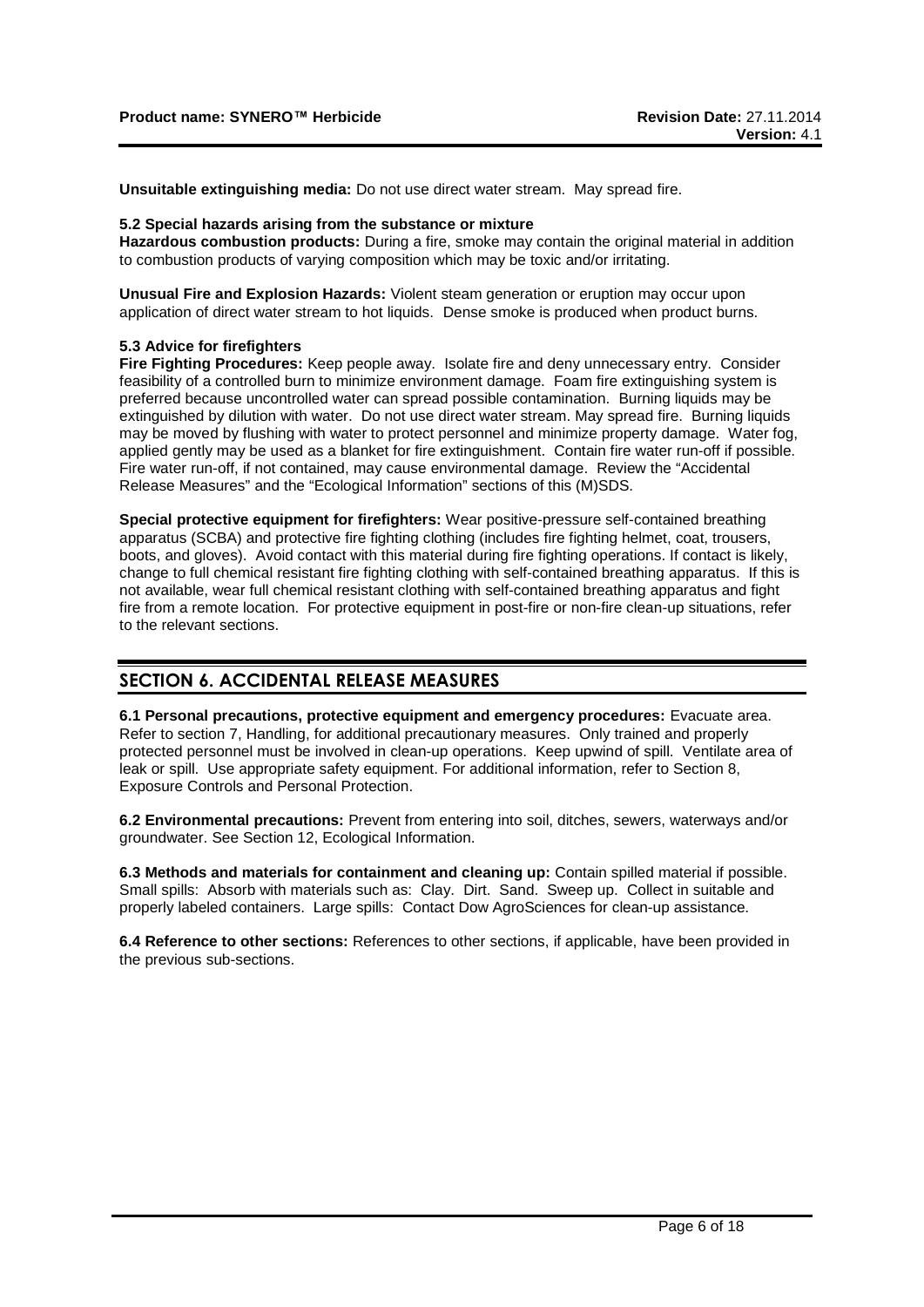### **SECTION 7. HANDLING AND STORAGE**

**7.1 Precautions for safe handling:** Keep out of reach of children. Do not get in eyes. Wash thoroughly after handling. Do not swallow. Avoid breathing vapor. Use with adequate ventilation. Keep container closed. See Section 8, EXPOSURE CONTROLS AND PERSONAL PROTECTION.

Spills of these organic materials on hot fibrous insulations may lead to lowering of the autoignition temperatures possibly resulting in spontaneous combustion.

**7.2 Conditions for safe storage, including any incompatibilities:** Store in a dry place. Store in original container. Keep container tightly closed when not in use. Do not store near food, foodstuffs, drugs or potable water supplies.

**7.3 Specific end use(s):** Refer to product label.

#### **SECTION 8. EXPOSURE CONTROLS/PERSONAL PROTECTION**

#### **8.1 Control parameters**

Exposure limits are listed below, if they exist.

| Component                | Regulation    | <b>Type of listing</b>  | <b>Value/Notation</b> |
|--------------------------|---------------|-------------------------|-----------------------|
| fluroxypyr-meptyl (ISO)  | Dow IHG       | <b>TWA</b>              | 10 mg/m $3$           |
| Dipropylene glycol       | <b>ACGIH</b>  | TWA                     | $100$ ppm             |
| monomethyl ether         |               |                         |                       |
|                          | <b>ACGIH</b>  | <b>STEL</b>             | $150$ ppm             |
|                          | <b>ACGIH</b>  | <b>TWA</b>              | Absorbed via skin     |
|                          | <b>ACGIH</b>  | <b>STEL</b>             | Absorbed via skin     |
|                          | 2000/39/EC    | <b>TWA</b>              | 308 mg/m3 50 ppm      |
|                          | 2000/39/EC    | TWA                     | Absorbed via skin     |
|                          | IE OEL        | OELV - 8 hrs (TWA)      | Absorbed via skin     |
|                          | IE OEL        | OELV - 8 hrs (TWA)      | 308 mg/m3 50 ppm      |
| 2-methylpentane-2,4-diol | <b>ACGIH</b>  | С                       | 25 ppm                |
|                          | IE OEL        | OELV - 8 hrs (TWA)      | 125 mg/m $3\,$ 25 ppm |
|                          | <b>IE OEL</b> | OELV - 15 min           | 125 mg/m3 25 ppm      |
|                          |               | (STEL)                  |                       |
| Naphthalene              | <b>ACGIH</b>  | <b>TWA</b>              | 10 ppm                |
|                          | <b>ACGIH</b>  | <b>TWA</b>              | Absorbed via skin     |
|                          | 91/322/EEC    | <b>TWA</b>              | 50 mg/m3 10 ppm       |
|                          | <b>IE OEL</b> | OELV - 15 min<br>(STEL) | 75 mg/m3 15 ppm       |
|                          | IE OEL        | OELV - 8 hrs (TWA)      | 50 mg/m3 10 ppm       |

RECOMMENDATIONS IN THIS SECTION ARE FOR MANUFACTURING, COMMERCIAL BLENDING AND PACKAGING WORKERS. APPLICATORS AND HANDLERS SHOULD SEE THE PRODUCT LABEL FOR PROPER PERSONAL PROTECTIVE EQUIPMENT AND CLOTHING.

#### **8.2 Exposure controls**

**Engineering controls:** Use local exhaust ventilation, or other engineering controls to maintain airborne levels below exposure limit requirements or guidelines. If there are no applicable exposure limit requirements or guidelines, general ventilation should be sufficient for most operations. Local exhaust ventilation may be necessary for some operations.

**Individual protection measures**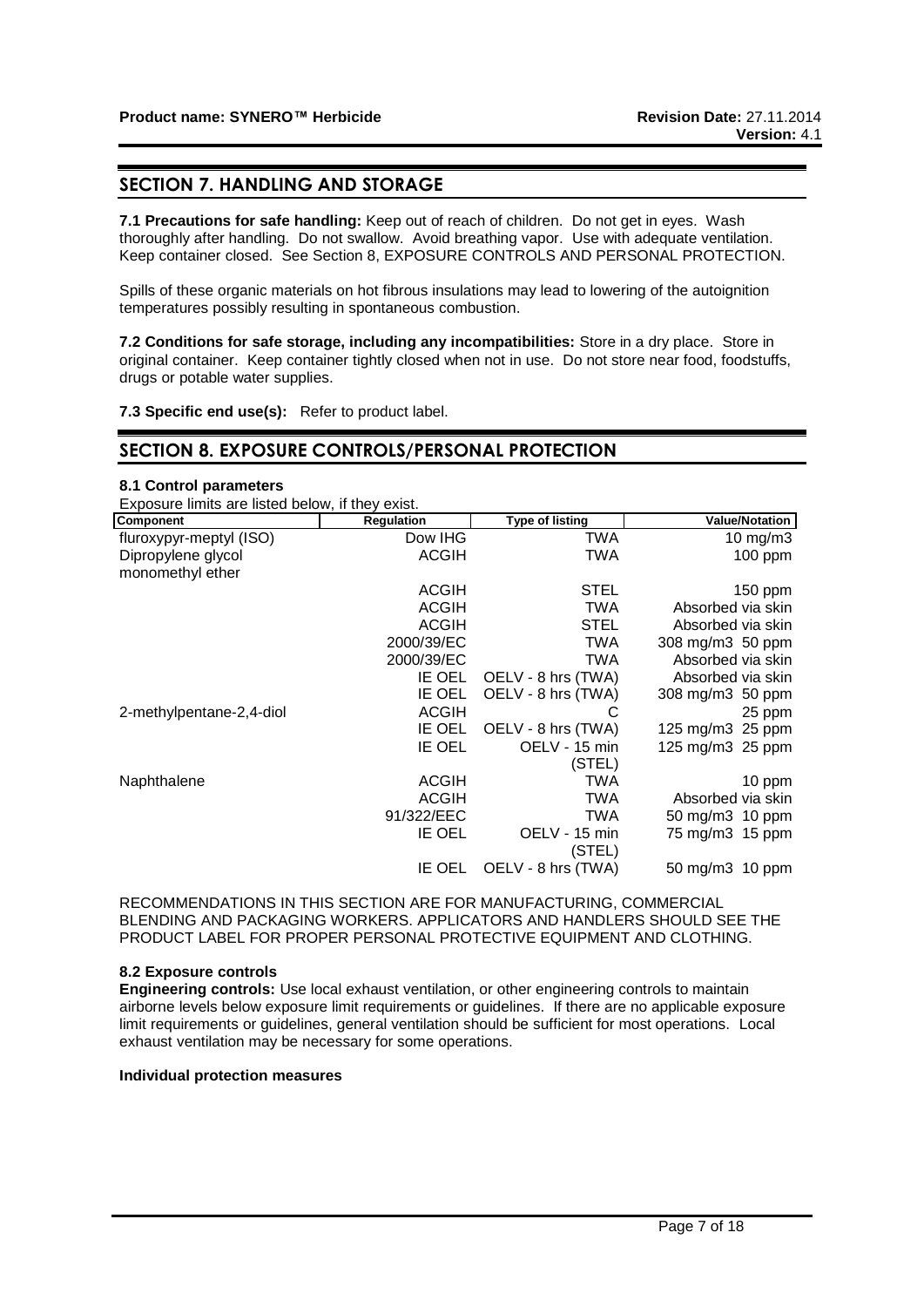**Eye/face protection:** Use chemical goggles. Chemical goggles should be consistent with EN 166 or equivalent.

#### **Skin protection**

**Hand protection:** Use chemical resistant gloves classified under Standard EN374: Protective gloves against chemicals and micro-organisms. Examples of preferred glove barrier materials include: Polyethylene. Ethyl vinyl alcohol laminate ("EVAL"). Styrene/butadiene rubber. Viton. Examples of acceptable glove barrier materials include: Butyl rubber. Chlorinated polyethylene. Natural rubber ("latex"). Neoprene. Nitrile/butadiene rubber ("nitrile" or "NBR"). Polyvinyl chloride ("PVC" or "vinyl"). When prolonged or frequently repeated contact may occur, a glove with a protection class of 4 or higher (breakthrough time greater than 120 minutes according to EN 374) is recommended. When only brief contact is expected, a glove with a protection class of 1 or higher (breakthrough time greater than 10 minutes according to EN 374) is recommended.

**Other protection:** Use protective clothing chemically resistant to this material. Selection of specific items such as face shield, boots, apron, or full body suit will depend on the task.

**Respiratory protection:** Respiratory protection should be worn when there is a potential to exceed the exposure limit requirements or guidelines. If there are no applicable exposure limit requirements or guidelines, wear respiratory protection when adverse effects, such as respiratory irritation or discomfort have been experienced, or where indicated by your risk assessment process. For most conditions no respiratory protection should be needed; however, if discomfort is experienced, use an approved air-purifying respirator. Use the following CE approved air-purifying respirator: Organic vapor cartridge with a particulate pre-filter, type AP2.

#### **Environmental exposure controls**

See SECTION 7: Handling and storage and SECTION 13: Disposal considerations for measures to prevent excessive environmental exposure during use and waste disposal.

### **SECTION 9. PHYSICAL AND CHEMICAL PROPERTIES**

#### **9.1 Information on basic physical and chemical properties**

| Appearance |  |
|------------|--|
|            |  |

| <b>Appearance</b>                               |                                             |
|-------------------------------------------------|---------------------------------------------|
| <b>Physical state</b>                           | Liquid.                                     |
| Color                                           | <b>Brown</b>                                |
| Odor                                            | Mild                                        |
| <b>Odor Threshold</b>                           | No test data available                      |
| рH                                              | 5.8 1% pH Electrode (1% aqueous suspension) |
| Melting point/range                             | Not applicable                              |
| <b>Freezing point</b>                           | No test data available                      |
| Boiling point (760 mmHg)                        | No test data available                      |
| <b>Flash point</b>                              | closed cup > $100 °C$ CIPAC MT 12.3         |
| <b>Evaporation Rate (Butyl Acetate</b><br>$= 1$ | No test data available                      |
| Flammability (solid, gas)                       | Not Applicable                              |
| <b>Lower explosion limit</b>                    | No test data available                      |
| <b>Upper explosion limit</b>                    | No test data available                      |
| <b>Vapor Pressure</b>                           | No test data available                      |
|                                                 |                                             |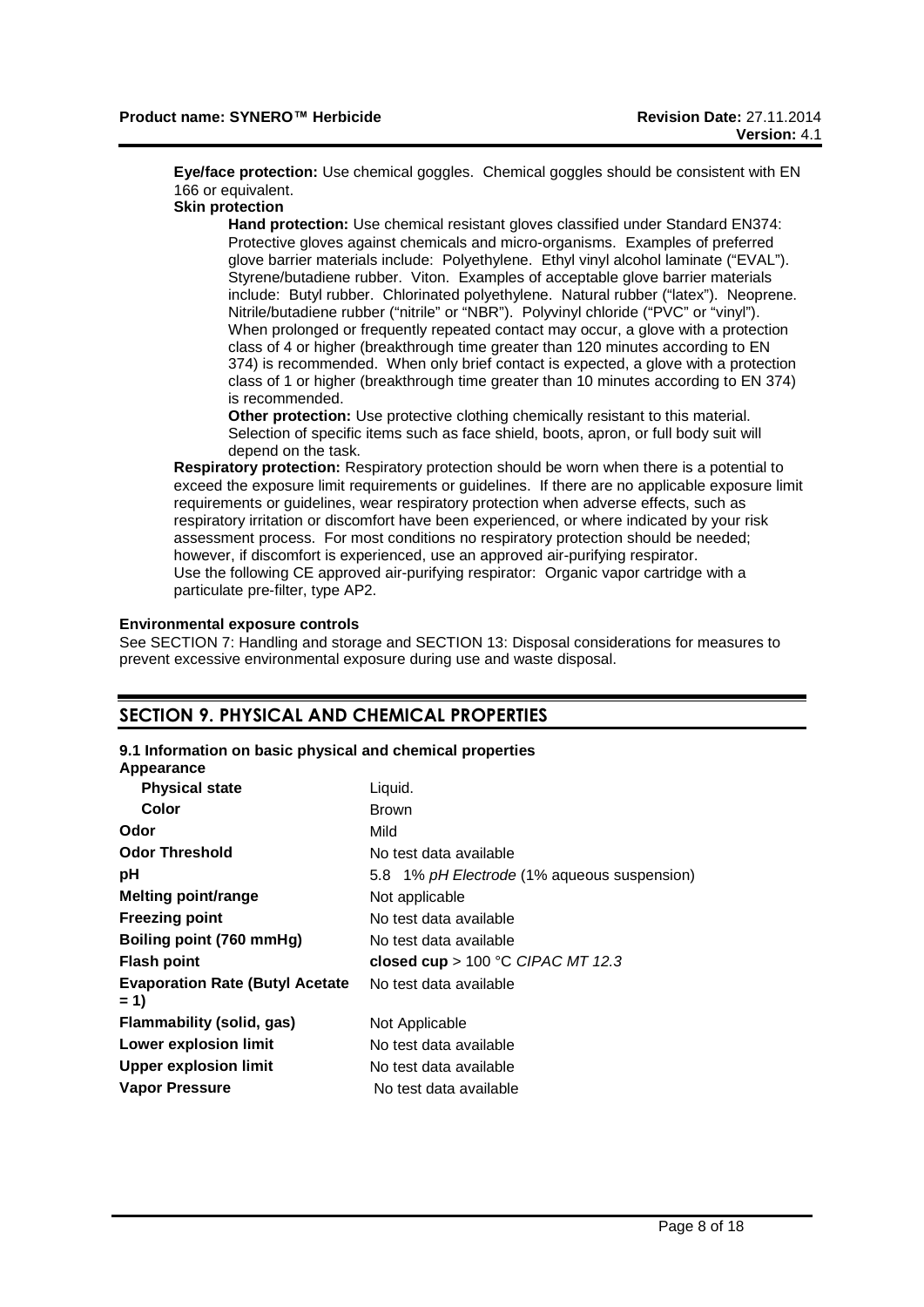| <b>Relative Vapor Density (air = 1)</b>           | No test data available                          |
|---------------------------------------------------|-------------------------------------------------|
| Relative Density (water $= 1$ )                   | 1.012 at 20 °C / 4 °C EC Method A3              |
| <b>Water solubility</b>                           | emulsifiable                                    |
| <b>Partition coefficient: n-</b><br>octanol/water | no data available                               |
| <b>Auto-ignition temperature</b>                  | $>$ 400 °C EC Method A15                        |
| <b>Decomposition temperature</b>                  | No test data available                          |
| <b>Dynamic Viscosity</b>                          | No test data available                          |
| <b>Kinematic Viscosity</b>                        | 13.1 mm2/s                                      |
| <b>Explosive properties</b>                       | Not explosive                                   |
| <b>Oxidizing properties</b>                       | No.                                             |
| 9.2 Other information                             |                                                 |
| <b>Liquid Density</b>                             | 1.012 g/cm3 at 20 °C Digital density meter      |
| <b>Molecular weight</b>                           | no data available                               |
| <b>Surface tension</b>                            | 31.6 mN/m at 25 $\degree$ C <i>EC Method A5</i> |

NOTE: The physical data presented above are typical values and should not be construed as a specification.

### **SECTION 10. STABILITY AND REACTIVITY**

**10.1 Reactivity:** No dangerous reaction known under conditions of normal use.

**10.2 Chemical stability:** Thermally stable at typical use temperatures.

**10.3 Possibility of hazardous reactions:** Polymerization will not occur.

**10.4 Conditions to avoid:** Some components of this product can decompose at elevated temperatures.

**10.5 Incompatible materials:** Avoid contact with: Strong oxidizers.

**10.6 Hazardous decomposition products:** Decomposition products depend upon temperature, air supply and the presence of other materials. Toxic gases are released during decomposition.

### **SECTION 11. TOXICOLOGICAL INFORMATION**

*Toxicological information on this product or its components appear in this section when such data is available.*

#### **11.1 Information on toxicological effects Acute toxicity**

#### **Acute oral toxicity**

Very low toxicity if swallowed. Harmful effects not anticipated from swallowing small amounts.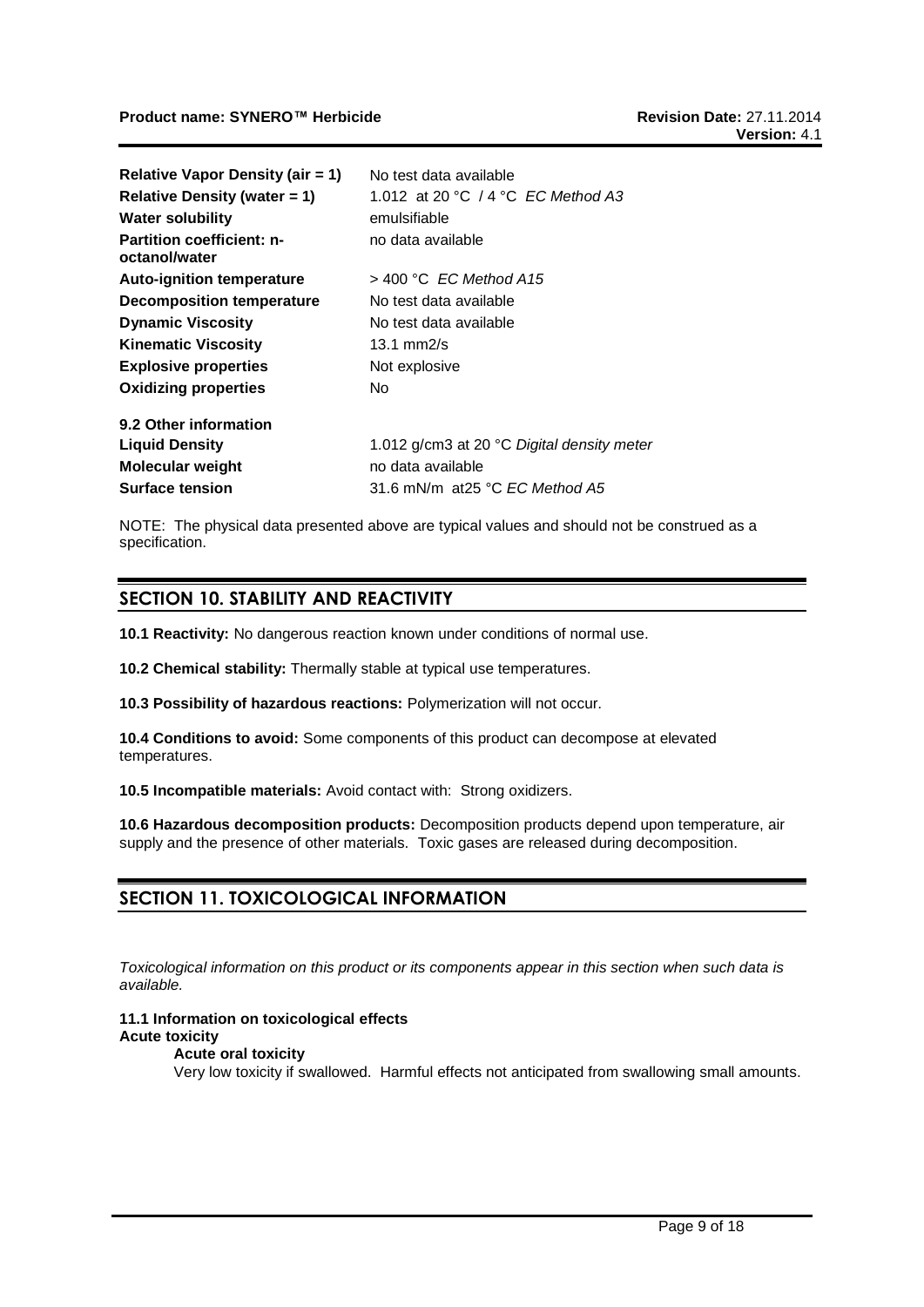As product: LD50, rat, female, > 5,000 mg/kg

#### **Acute dermal toxicity**

Prolonged skin contact is unlikely to result in absorption of harmful amounts.

As product: LD50, rat, male and female, > 5,000 mg/kg

#### **Acute inhalation toxicity**

No adverse effects are anticipated from single exposure to mist. May cause dizziness and drowsiness. Based on the available data, respiratory irritation was not observed.

As product: The LC50 has not been determined. For similar material(s): LC50, rat, 4 Hour, Aerosol, > 5.3 mg/l

#### **Skin corrosion/irritation**

Brief contact may cause slight skin irritation with local redness. May cause drying and flaking of the skin.

#### **Serious eye damage/eye irritation**

May cause severe irritation with corneal injury which may result in permanent impairment of vision, even blindness. Chemical burns may occur.

#### **Sensitization**

Did not cause allergic skin reactions when tested in guinea pigs.

For respiratory sensitization: No relevant data found.

## **Specific Target Organ Systemic Toxicity (Single Exposure)**

May cause drowsiness or dizziness.

#### **Specific Target Organ Systemic Toxicity (Repeated Exposure)**

For the active ingredient(s): Fluroxypyr-meptyl. Based on available data, repeated exposures are not anticipated to cause significant adverse effects.

For similar active ingredient(s). Aminopyralid. In animals, effects have been reported on the following organs: Gastrointestinal tract.

For the minor component(s): In animals, effects have been reported on the following organs: Kidney. Respiratory tract. Symptoms of excessive exposure may be anesthetic or narcotic effects; dizziness and drowsiness may be observed.

**Carcinogenicity**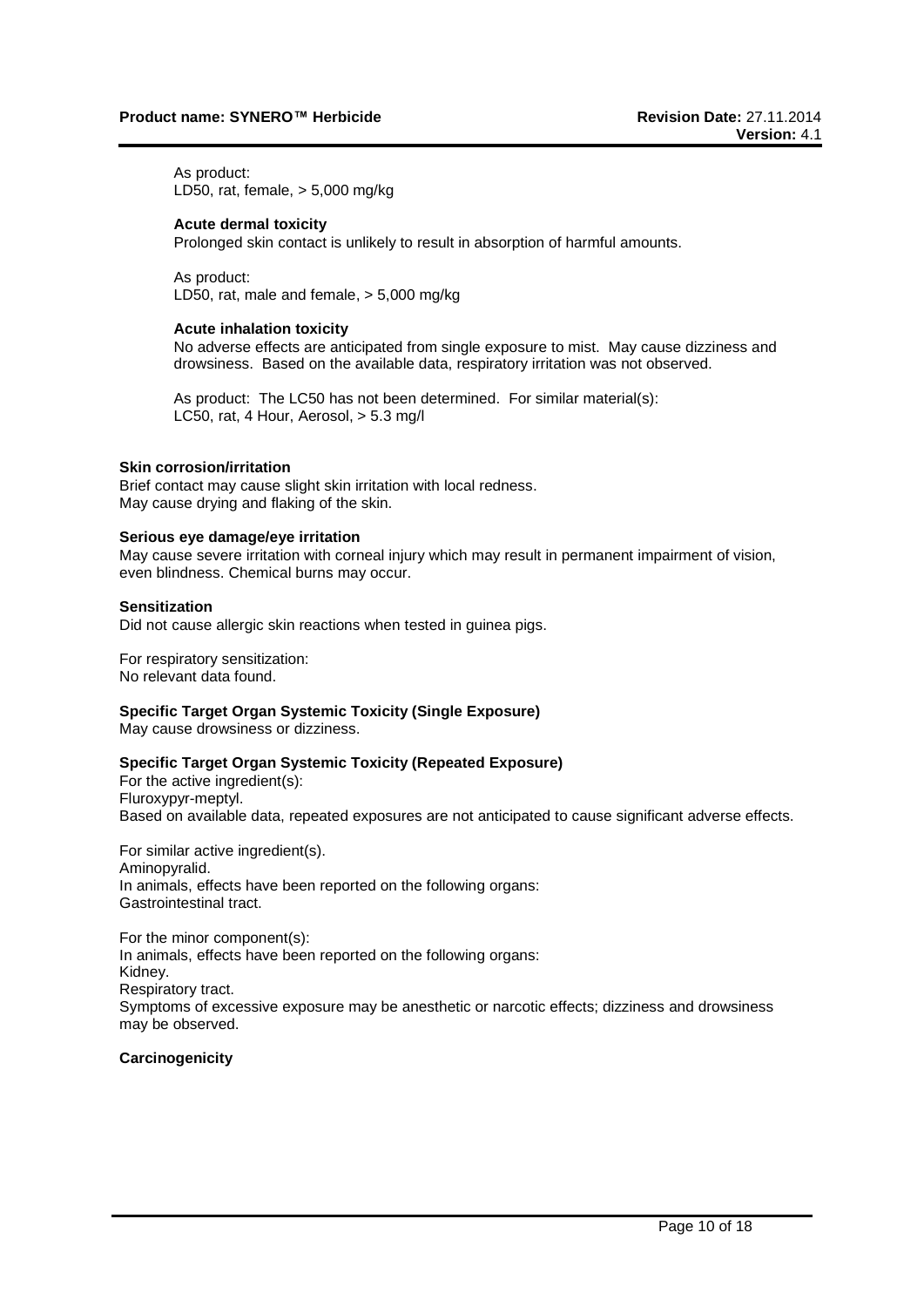Contains naphthalene which has caused cancer in some laboratory animals. In humans, there is limited evidence of cancer in workers involved in naphthalene production. Limited oral studies in rats were negative.

For similar active ingredient(s). Did not cause cancer in laboratory animals.

#### **Teratogenicity**

For the active ingredient(s): Fluroxypyr-meptyl. Has been toxic to the fetus in laboratory animals at doses toxic to the mother. Did not cause birth defects in laboratory animals.

For similar active ingredient(s). Aminopyralid. Did not cause birth defects or other effects in the fetus even at doses which caused toxic effects in the mother.

#### **Reproductive toxicity**

For the active ingredient(s): In animal studies, did not interfere with reproduction.

For the major component(s): In laboratory animal studies, effects on reproduction have been seen only at doses that produced significant toxicity to the parent animals.

#### **Mutagenicity**

For the active ingredient(s): In vitro genetic toxicity studies were negative. Animal genetic toxicity studies were negative.

#### **Aspiration Hazard**

May be fatal if swallowed and enters airways.

### **SECTION 12. ECOLOGICAL INFORMATION**

*Ecotoxicological information on this product or its components appear in this section when such data is available.*

#### **12.1 Toxicity**

#### **Acute toxicity to fish**

Material is toxic to aquatic organisms (LC50/EC50/IC50 between 1 and 10 mg/L in the most sensitive species).

LC50, Oncorhynchus mykiss (rainbow trout), static test, 96 Hour, 6.42 mg/l, OECD Test Guideline 203 or Equivalent

#### **Acute toxicity to aquatic invertebrates**

EC50, Daphnia magna (Water flea), static test, 48 Hour, 28.7 mg/l, OECD Test Guideline 202 or Equivalent

#### **Acute toxicity to algae/aquatic plants**

ErC50, diatom Navicula sp., Growth inhibition, 72 Hour, 7.7 mg/l, OECD Test Guideline 201 or **Equivalent** 

#### **Toxicity to Above Ground Organisms**

Material is practically non-toxic to birds on an acute basis (LD50 > 2000 mg/kg).

oral LD50, Colinus virginianus (Bobwhite quail), > 2,250 mg/kg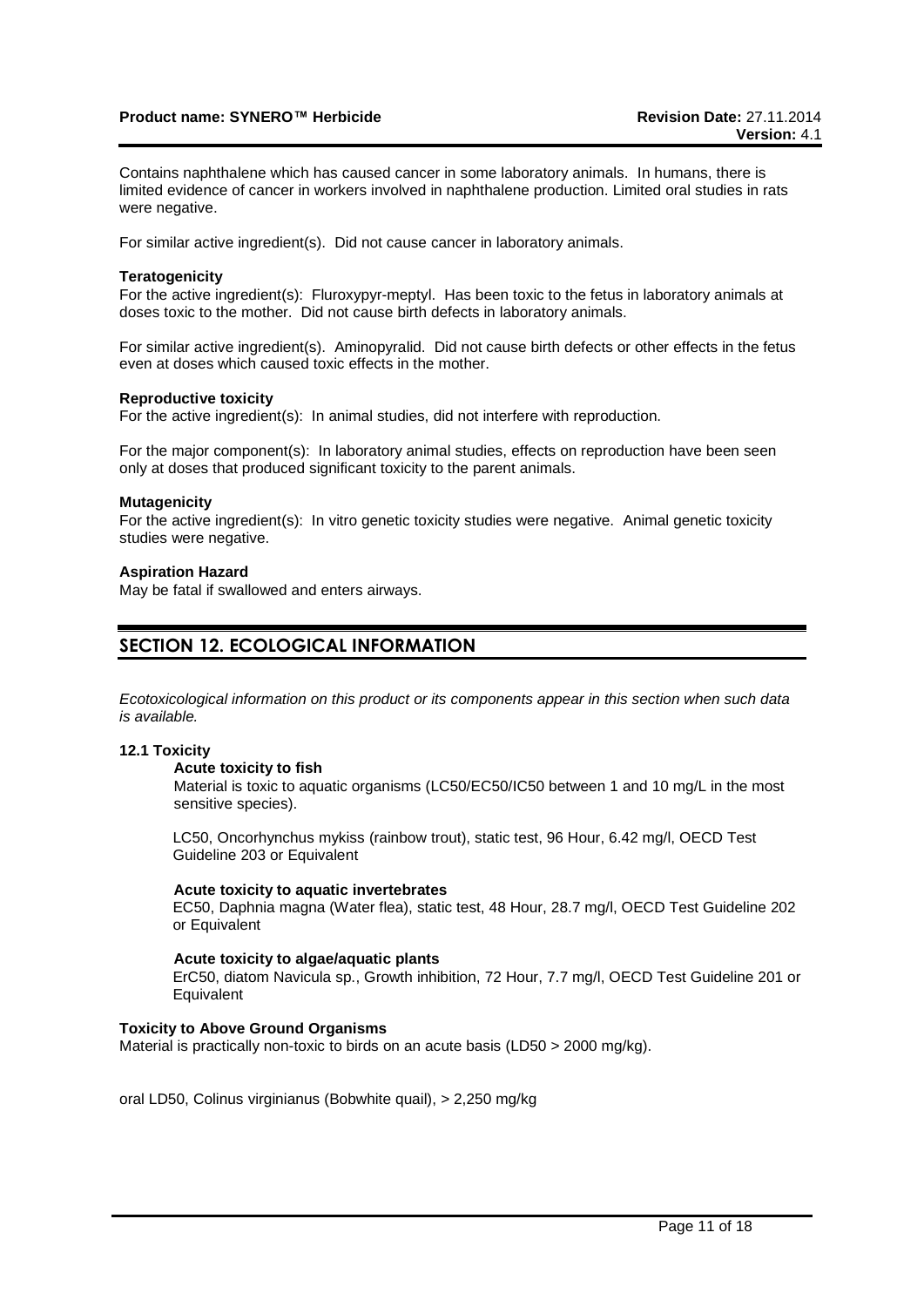oral LD50, Apis mellifera (bees), > 100micrograms/bee

contact LD50, Apis mellifera (bees), > 200micrograms/bee

#### **Toxicity to soil-dwelling organisms**

LC50, Eisenia fetida (earthworms), 14 d, 710 mg/kg

#### **12.2 Persistence and degradability**

#### **fluroxypyr-meptyl (ISO)**

**Biodegradability:** Material is not readily biodegradable according to OECD/EEC guidelines. 10-day Window: Fail **Biodegradation:** 32 % **Exposure time:** 28 d **Method:** OECD Test Guideline 301D or Equivalent

**Theoretical Oxygen Demand:** 2.2 mg/mg

**Stability in Water (1/2-life)**

, half-life, 454 d

#### **Aminopyralid Potassium**

**Biodegradability:** For similar active ingredient(s). Aminopyralid. Based on stringent OECD test guidelines, this material cannot be considered as readily biodegradable; however, these results do not necessarily mean that the material is not biodegradable under environmental conditions. 10-day Window: Fail

**Biodegradation:** 0 % **Exposure time:** 28 d **Method:** OECD Test Guideline 301F or Equivalent

#### **Hydrocarbons, C10, aromatics, <1% naphthalene**

**Biodegradability:** Material is inherently biodegradable (reaches > 20% biodegradation in OECD test(s) for inherent biodegradability).

#### **Dipropylene glycol monomethyl ether**

**Biodegradability:** Material is readily biodegradable. Passes OECD test(s) for ready biodegradability. Material is ultimately biodegradable (reaches > 70% mineralization in OECD test(s) for inherent biodegradability). 10-day Window: Pass

**Biodegradation:** 75 % **Exposure time:** 28 d **Method:** OECD Test Guideline 301F or Equivalent

#### **Poly(oxy-1,2-ethanediyl), .alpha.-sulfo-.omega.-(dodecyloxy)-, ammonium salt Biodegradability:** No relevant information found.

#### **2-methylpentane-2,4-diol**

**Biodegradability:** Material is readily biodegradable. Passes OECD test(s) for ready biodegradability. 10-day Window: Pass **Biodegradation:** 81 % **Exposure time:** 28 d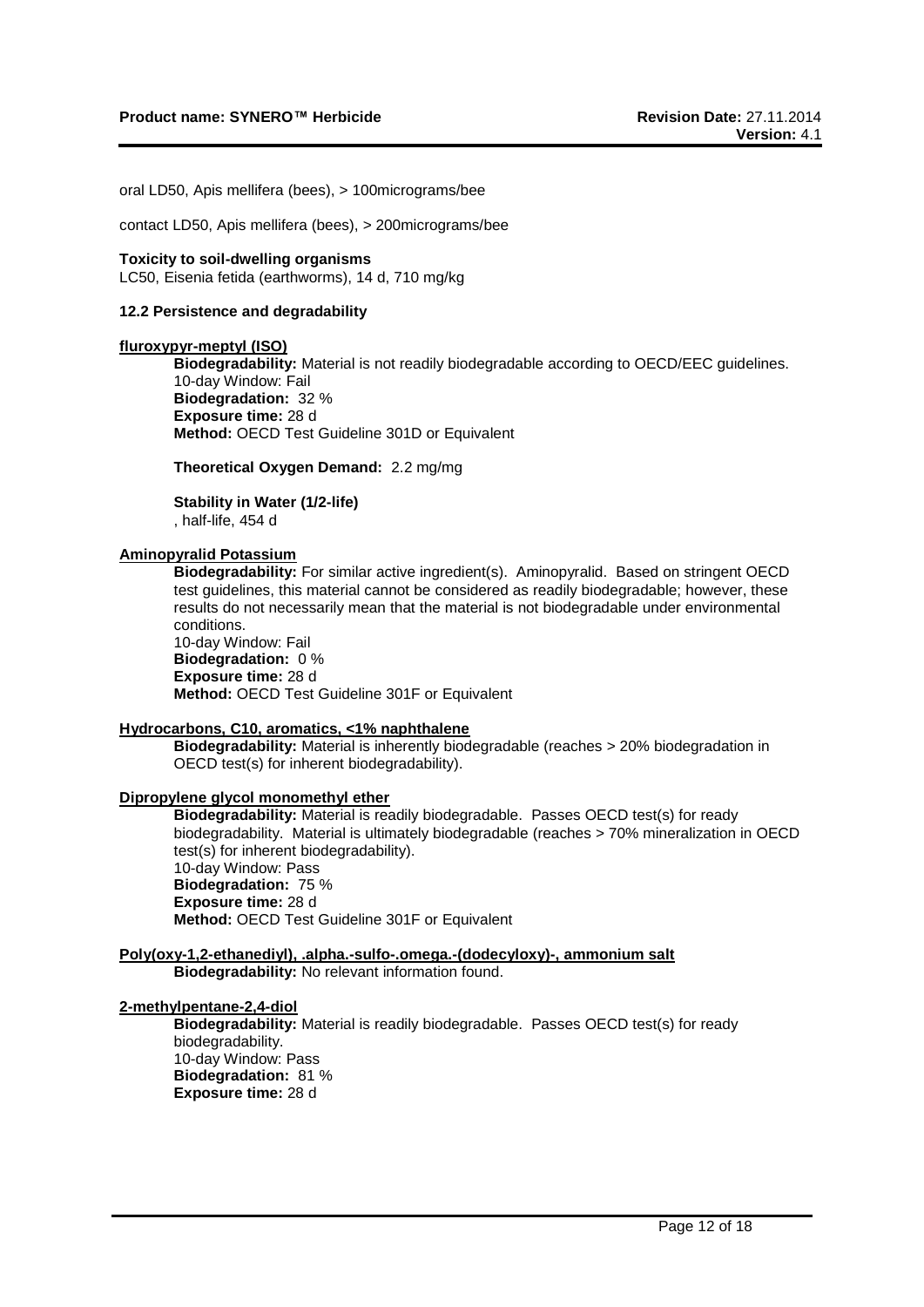**Method:** OECD Test Guideline 301F or Equivalent

#### **Naphthalene**

**Biodegradability:** Material is expected to be readily biodegradable.

#### **12.3 Bioaccumulative potential**

#### **fluroxypyr-meptyl (ISO)**

**Bioaccumulation:** Bioconcentration potential is low (BCF < 100 or Log Pow < 3). **Partition coefficient: n-octanol/water(log Pow):** 5.04 Measured **Bioconcentration factor (BCF):** 26 Oncorhynchus mykiss (rainbow trout) Measured

#### **Aminopyralid Potassium**

**Bioaccumulation:** For similar active ingredient(s). Aminopyralid. Bioconcentration potential is low (BCF  $<$  100 or Log Pow  $<$  3).

#### **Hydrocarbons, C10, aromatics, <1% naphthalene**

**Bioaccumulation:** No data available for this product. For similar material(s): Bioconcentration potential is high (BCF > 3000 or Log Pow between 5 and 7).

#### **Dipropylene glycol monomethyl ether**

**Bioaccumulation:** Bioconcentration potential is low (BCF < 100 or Log Pow < 3). **Partition coefficient: n-octanol/water(log Pow):** 1.01 Measured

**Poly(oxy-1,2-ethanediyl), .alpha.-sulfo-.omega.-(dodecyloxy)-, ammonium salt Bioaccumulation:** No relevant information found.

#### **2-methylpentane-2,4-diol**

**Bioaccumulation:** Bioconcentration potential is low (BCF < 100 or Log Pow < 3). No test data available **Partition coefficient: n-octanol/water(log Pow):** 0.58 Estimated. **Bioconcentration factor (BCF):** 3 Calculated.

#### **Naphthalene**

**Bioaccumulation:** Bioconcentration potential is moderate (BCF between 100 and 3000 or Log Pow between 3 and 5). **Partition coefficient: n-octanol/water(log Pow):** 3.3 Measured **Bioconcentration factor (BCF):** 40 - 300 Fish. 28 d Measured

#### **12.4 Mobility in soil**

#### **fluroxypyr-meptyl (ISO)**

Expected to be relatively immobile in soil (Koc > 5000). **Partition coefficient(Koc):** 6200 - 43000

### **Aminopyralid Potassium**

For similar active ingredient(s). Aminopyralid. Potential for mobility in soil is very high (Koc between 0 and 50).

#### **Hydrocarbons, C10, aromatics, <1% naphthalene**

No relevant data found.

#### **Dipropylene glycol monomethyl ether**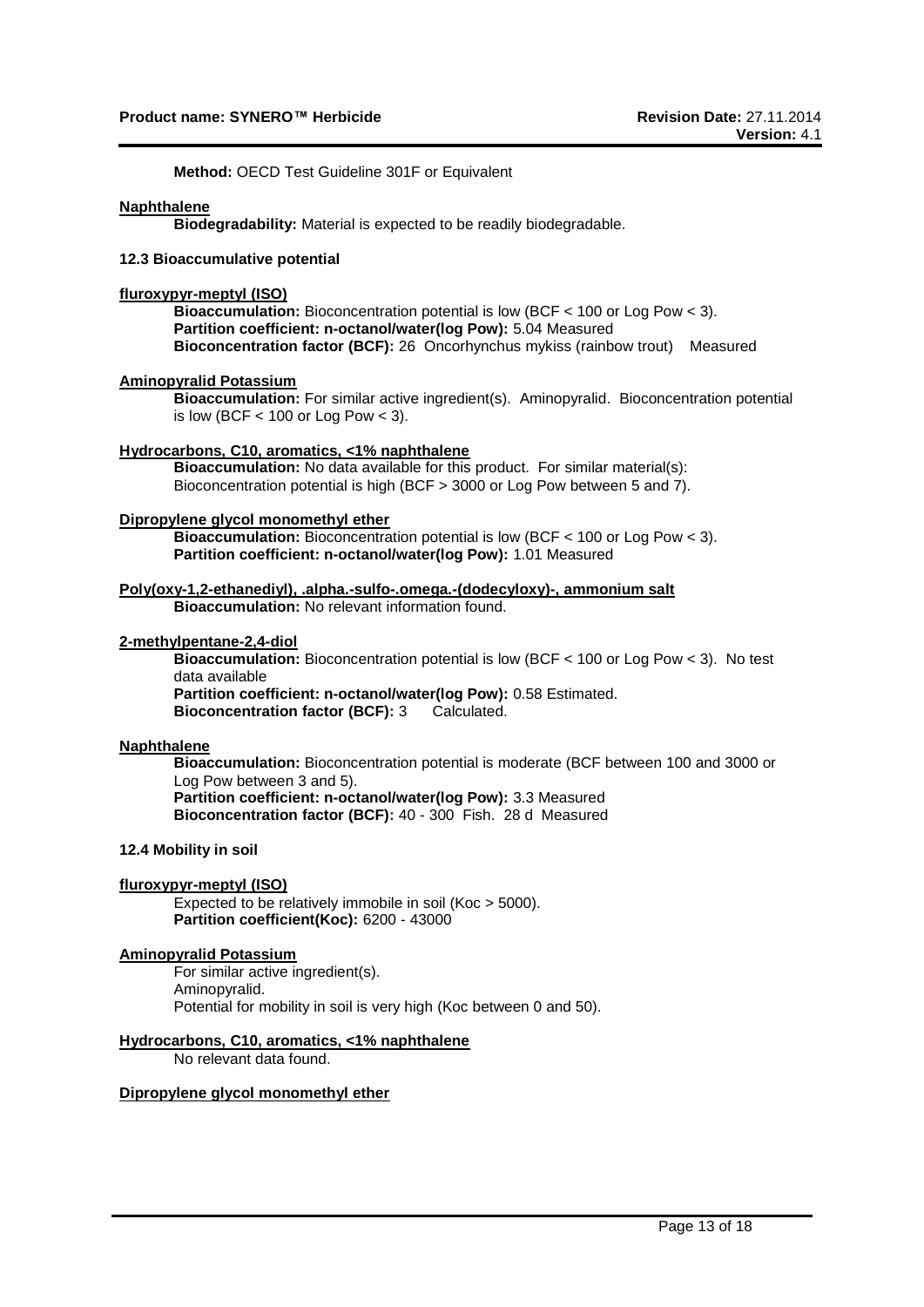Given its very low Henry's constant, volatilization from natural bodies of water or moist soil is not expected to be an important fate process. Potential for mobility in soil is very high (Koc between 0 and 50). **Partition coefficient(Koc):** 0.28 Estimated.

#### **Poly(oxy-1,2-ethanediyl), .alpha.-sulfo-.omega.-(dodecyloxy)-, ammonium salt** No data available.

# **2-methylpentane-2,4-diol**

Potential for mobility in soil is very high (Koc between 0 and 50). **Partition coefficient(Koc):** 1 Estimated.

#### **Naphthalene**

Potential for mobility in soil is medium (Koc between 150 and 500). Partition coefficient(Koc): 240 - 1300 Measured

#### **12.5 Results of PBT and vPvB assessment**

#### **fluroxypyr-meptyl (ISO)**

This substance is not considered to be persistent, bioaccumulating and toxic (PBT). This substance is not considered to be very persistent and very bioaccumulating (vPvB).

#### **Aminopyralid Potassium**

This substance is not considered to be persistent, bioaccumulating and toxic (PBT). This substance is not considered to be very persistent and very bioaccumulating (vPvB).

#### **Hydrocarbons, C10, aromatics, <1% naphthalene**

This substance is not considered to be persistent, bioaccumulating nor toxic (PBT). This substance is not considered to be very persistent nor very bioaccumulating (vPvB).

#### **Dipropylene glycol monomethyl ether**

This substance is not considered to be persistent, bioaccumulating and toxic (PBT). This substance is not considered to be very persistent and very bioaccumulating (vPvB).

#### **2-methylpentane-2,4-diol**

This substance is not considered to be very persistent and very bioaccumulating (vPvB).

#### **Naphthalene**

This substance has not been assessed for persistence, bioaccumulation and toxicity (PBT).

#### **12.6 Other adverse effects**

#### **fluroxypyr-meptyl (ISO)**

This substance is not in Annex I of Regulation (EC) No 1005/2009 on substances that deplete the ozone layer.

#### **Aminopyralid Potassium**

This substance is not in Annex I of Regulation (EC) No 1005/2009 on substances that deplete the ozone layer.

#### **Hydrocarbons, C10, aromatics, <1% naphthalene**

This substance is not in Annex I of Regulation (EC) No 1005/2009 on substances that deplete the ozone layer.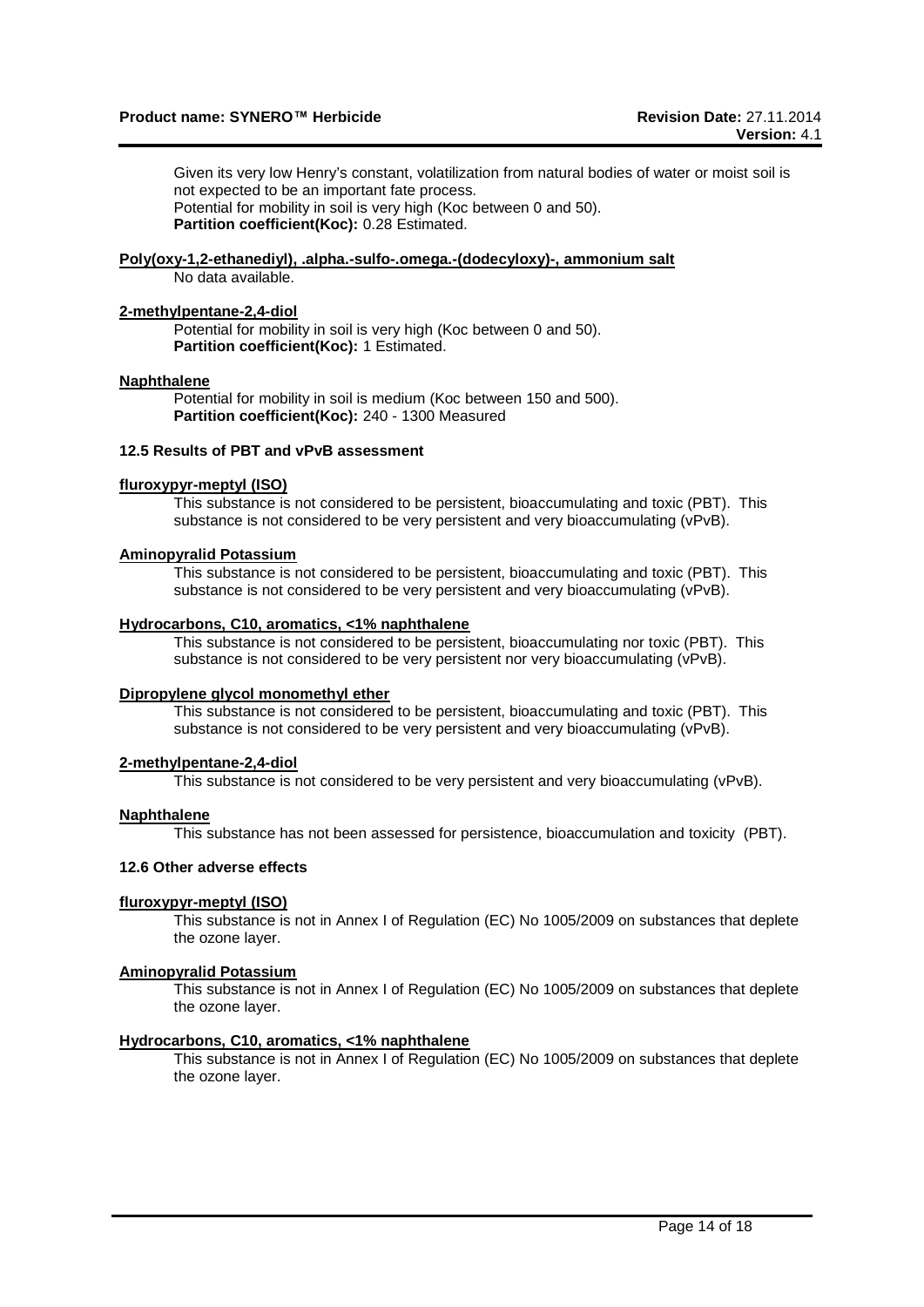#### **Dipropylene glycol monomethyl ether**

This substance is not in Annex I of Regulation (EC) No 1005/2009 on substances that deplete the ozone layer.

#### **2-methylpentane-2,4-diol**

This substance is not in Annex I of Regulation (EC) No 1005/2009 on substances that deplete the ozone layer.

#### **Naphthalene**

This substance is not in Annex I of Regulation (EC) No 1005/2009 on substances that deplete the ozone layer.

### **SECTION 13. DISPOSAL CONSIDERATIONS**

#### **13.1 Waste treatment methods**

If wastes and/or containers cannot be disposed of according to the product label directions, disposal of this material must be in accordance with your local or area regulatory authorities. This information presented below only applies to the material as supplied. The identification based on characteristic(s) or listing may not apply if the material has been used or otherwise contaminated. It is the responsibility of the waste generator to determine the toxicity and physical properties of the material generated to determine the proper waste identification and disposal methods in compliance with applicable regulations. If the material as supplied becomes a waste, follow all applicable regional, national and local laws.

The definitive assignment of this material to the appropriate EWC group and thus its proper EWC code will depend on the use that is made of this material. Contact the authorized waste disposal services.

### **SECTION 14. TRANSPORT INFORMATION**

#### **Classification for ROAD and Rail transport (ADR/RID):**

| 14.1 UN number                                      | UN 3082                                                                       |
|-----------------------------------------------------|-------------------------------------------------------------------------------|
| 14.2 Proper shipping name                           | ENVIRONMENTALLY HAZARDOUS SUBSTANCE, LIQUID,<br>N.O.S. (Aromatic hydrocarbon) |
| 14.3 Class                                          | 9                                                                             |
| 14.4 Packing group                                  | Ш                                                                             |
| 14.5 Environmental hazards                          | Aromatic hydrocarbon                                                          |
| 14.6 Special precautions for user                   | Hazard identification No: 90                                                  |
| <b>Classification for SEA transport (IMO-IMDG):</b> |                                                                               |
| 14.1 UN number                                      | <b>UN 3082</b>                                                                |
| 14.2 Proper shipping name                           | ENVIRONMENTALLY HAZARDOUS SUBSTANCE, LIQUID,<br>N.O.S. (Aromatic hydrocarbon) |
| 14.3 Class                                          | 9                                                                             |
| 14.4 Packing group                                  | Ш                                                                             |
| 14.5 Environmental hazards                          | Aromatic hydrocarbon                                                          |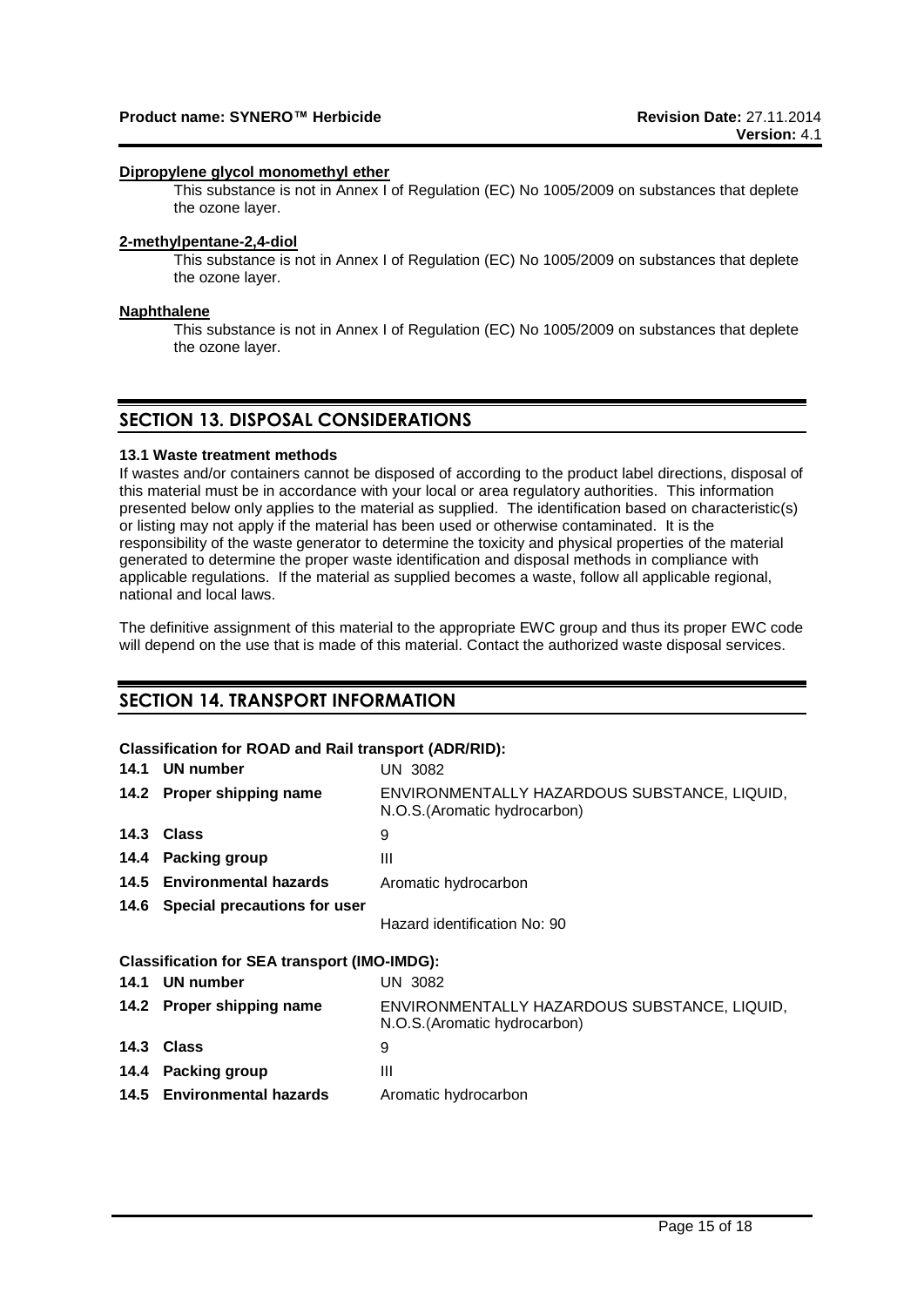|      | 14.6 Special precautions for user EmS: F-A, S-F                                                      |                                                                               |
|------|------------------------------------------------------------------------------------------------------|-------------------------------------------------------------------------------|
| 14.7 | <b>Transport in bulk according</b><br>to Annex I or II of MARPOL<br>73/78 and the IBC or IGC<br>Code | Consult IMO regulations before transporting ocean bulk                        |
|      | <b>Classification for AIR transport (IATA/ICAO):</b>                                                 |                                                                               |
|      | 14.1 UN number                                                                                       | UN 3082                                                                       |
|      | 14.2 Proper shipping name                                                                            | Environmentally hazardous substance, liquid, n.o.s. (Aromatic<br>hydrocarbon) |
|      | 14.3 Class                                                                                           | 9                                                                             |
|      | 14.4 Packing group                                                                                   | Ш                                                                             |
|      | 14.5 Environmental hazards                                                                           | Not applicable                                                                |
|      | 14.6 Special precautions for user                                                                    | No data available.                                                            |

This information is not intended to convey all specific regulatory or operational requirements/information relating to this product. Transportation classifications may vary by container volume and may be influenced by regional or country variations in regulations. Additional transportation system information can be obtained through an authorized sales or customer service representative. It is the responsibility of the transporting organization to follow all applicable laws, regulations and rules relating to the transportation of the material.

### **SECTION 15. REGULATORY INFORMATION**

#### **15.1 Safety, health and environmental regulations/legislation specific for the substance or mixture**

#### **REACh Regulation (EC) No 1907/2006**

This product contains only components that have been either pre-registered, registered, are exempt from registration or are regarded as registered according to Regulation (EC) No. 1907/2006 (REACH)., The aforementioned indications of the REACH registration status are provided in good faith and believed to be accurate as of the effective date shown above. However, no warranty, express or implied, is given. It is the buyer´s/user´s responsibility to ensure that his/her understanding of the regulatory status of this product is correct.

#### **Other regulations**

Registration Number: PCS NO. 04058

#### **15.2 Chemical Safety Assessment**

For proper and safe use of this product, please refer to the approval conditions laid down on the product label.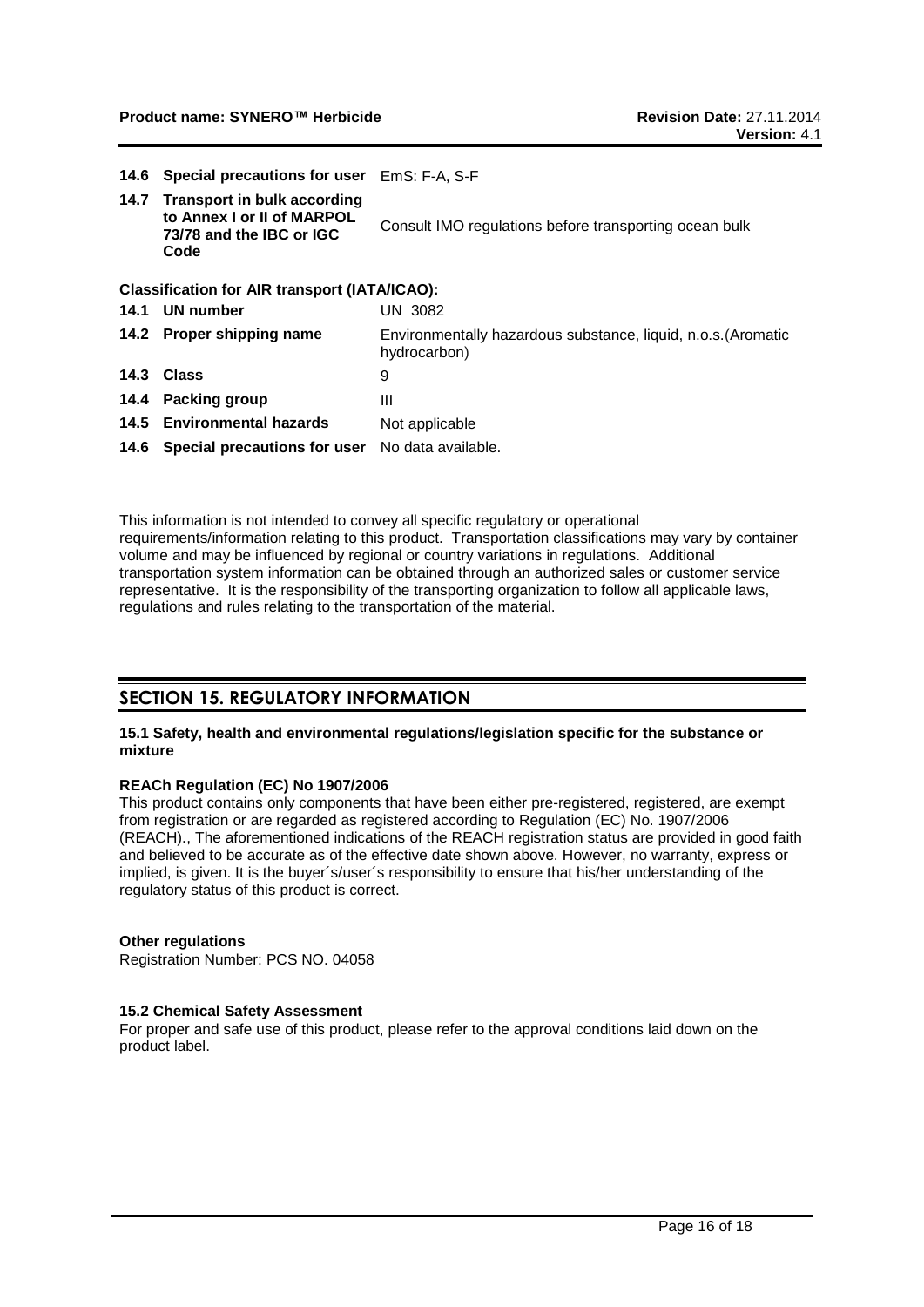### **SECTION 16. OTHER INFORMATION**

#### **Full text of H-Statements referred to under sections 2 and 3.**

| H302 | Harmful if swallowed.                                 |
|------|-------------------------------------------------------|
| H304 | May be fatal if swallowed and enters airways.         |
| H315 | Causes skin irritation.                               |
| H318 | Causes serious eye damage.                            |
| H319 | Causes serious eye irritation.                        |
| H336 | May cause drowsiness or dizziness.                    |
| H351 | Suspected of causing cancer.                          |
| H400 | Very toxic to aquatic life.                           |
| H410 | Very toxic to aquatic life with long lasting effects. |
| H411 | Toxic to aquatic life with long lasting effects.      |
|      |                                                       |

#### **Full text of R-phrases referred to under sections 2 and 3**

| R <sub>22</sub> | Harmful if swallowed.                                                                          |
|-----------------|------------------------------------------------------------------------------------------------|
| R36/38          | Irritating to eyes and skin.                                                                   |
| R38             | Irritating to skin.                                                                            |
| R40             | Limited evidence of a carcinogenic effect.                                                     |
| R41             | Risk of serious damage to eyes.                                                                |
| R <sub>50</sub> | Very toxic to aquatic organisms.                                                               |
| R51/53          | Toxic to aquatic organisms, may cause long-term adverse effects in the aquatic<br>environment. |
| R <sub>53</sub> | May cause long-term adverse effects in the aquatic environment.                                |
| R <sub>65</sub> | Harmful: may cause lung damage if swallowed.                                                   |
| R66             | Repeated exposure may cause skin dryness or cracking.                                          |
| R <sub>67</sub> | Vapours may cause drowsiness and dizziness.                                                    |
|                 |                                                                                                |

#### **Classification and procedure used to derive the classification for mixtures according to Regulation (EC) No 1272/2008**

Asp. Tox. - 1 - H304 - On basis of test data. Eye Dam. - 1 - H318 - On basis of test data. STOT SE - 3 - H336 - Calculation method Aquatic Chronic - 2 - H411 - Calculation method

#### **Revision**

Identification Number: 101209379 / A293 / Issue Date: 27.11.2014 / Version: 4.1 DAS Code: GF-839 Most recent revision(s) are noted by the bold, double bars in left-hand margin throughout this document.

### **Legend**

| 2000/39/EC        | Europe. Commission Directive 2000/39/EC establishing a first list of indicative |
|-------------------|---------------------------------------------------------------------------------|
|                   | occupational exposure limit values                                              |
| 91/322/EEC        | Europe. Commission Directive 91/322/EEC on establishing indicative limit values |
| Absorbed via skin | Absorbed via skin                                                               |
| <b>ACGIH</b>      | USA. ACGIH Threshold Limit Values (TLV)                                         |
| $\mathbf C$       | Ceiling limit                                                                   |
| Dow IHG           | Dow Industrial Hygiene Guideline                                                |
| <b>IE OEL</b>     | Ireland. List of Chemical Agents and Occupational Exposure Limit Values -       |
|                   | Schedule 1                                                                      |